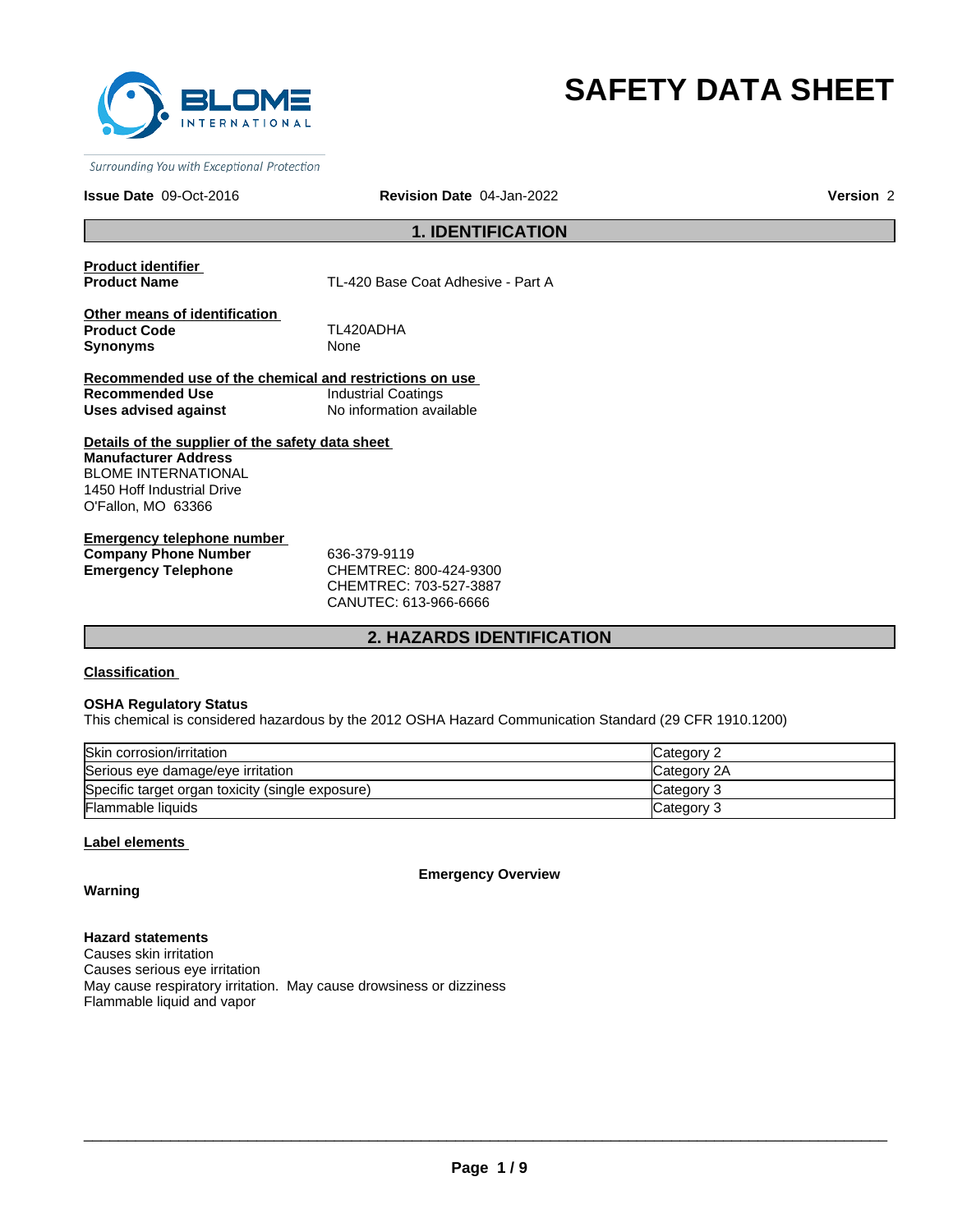

**Appearance** viscous **Physical state** liquid **Odor** Solvent

 $\overline{\phantom{a}}$  ,  $\overline{\phantom{a}}$  ,  $\overline{\phantom{a}}$  ,  $\overline{\phantom{a}}$  ,  $\overline{\phantom{a}}$  ,  $\overline{\phantom{a}}$  ,  $\overline{\phantom{a}}$  ,  $\overline{\phantom{a}}$  ,  $\overline{\phantom{a}}$  ,  $\overline{\phantom{a}}$  ,  $\overline{\phantom{a}}$  ,  $\overline{\phantom{a}}$  ,  $\overline{\phantom{a}}$  ,  $\overline{\phantom{a}}$  ,  $\overline{\phantom{a}}$  ,  $\overline{\phantom{a}}$ 

### **Precautionary Statements - Prevention**

Wash face, hands and any exposed skin thoroughly after handling Wear protective gloves/protective clothing/eye protection/face protection Avoid breathing dust/fume/gas/mist/vapors/spray Use only outdoors or in a well-ventilated area Keep away from heat/sparks/open flames/hot surfaces. - No smoking Keep container tightly closed Ground/bond container and receiving equipment Use explosion-proof electrical/ ventilating / lighting/ mixing / equipment Use only non-sparking tools Take precautionary measures against static discharge

#### **Precautionary Statements - Response**

IF IN EYES: Rinse cautiously with water for several minutes. Remove contact lenses, if present and easy to do. Continue rinsing If eye irritation persists: Get medical advice/attention If skin irritation occurs: Get medical advice/attention IF ON SKIN (or hair): Remove/Take off immediately all contaminated clothing. Rinse skin with water/shower Wash contaminated clothing before reuse IF INHALED: Remove victim to fresh air and keep at rest in a position comfortable for breathing Call a POISON CENTER or doctor/physician if you feel unwell In case of fire: Use CO2, dry chemical, or foam for extinction

#### **Precautionary Statements - Storage**

Store in a well-ventilated place. Keep container tightly closed Store locked up Keep cool

### **Precautionary Statements - Disposal**

Dispose of contents/container to an approved waste disposal plant

### **Hazards not otherwise classified (HNOC)**

Not applicable

#### **Other Information**

May be harmful in contact with skin. Harmful to aquatic life with long lasting effects. Harmful to aquatic life.

#### **Unknown acute toxicity**

0% of the mixture consists of ingredient(s) of unknown toxicity

### **3. COMPOSITION/INFORMATION ON INGREDIENTS**

#### **Substance**

Not applicable

#### **Mixture**

| <b>Chemical Name</b> | <b>CAS No</b>                    | Weight-%           |
|----------------------|----------------------------------|--------------------|
| Asphalt '            | 00E2<br>$\sqrt{2}$<br>oup2-42-4  | - 40<br>. .<br>ּשׁ |
| ∟imestone            | $7 - 65 - 3$<br>1217.<br>$\cdot$ | 30<br>$10 -$       |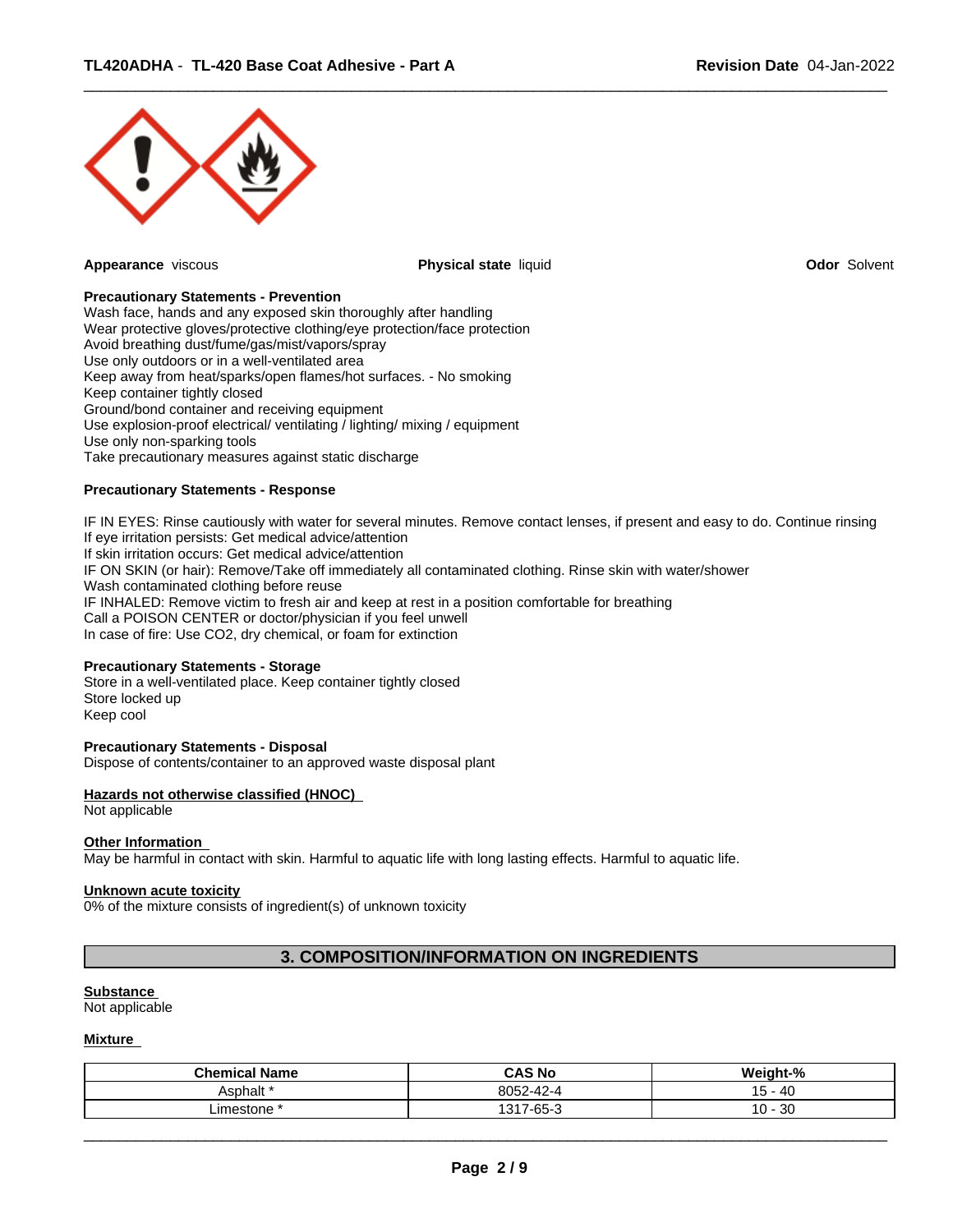| blend<br>⊃lvol '                                               | ≀rietar∖                    | ົດ<br>U -<br>υc |
|----------------------------------------------------------------|-----------------------------|-----------------|
| ., aliphatic *<br>medium<br>. petroleum<br>naphtha.<br>solvent | -<br>$1742 - 88 - 1$<br>″ר^ | 'N              |
| Clays                                                          | 302-78-9                    |                 |

 $\overline{\phantom{a}}$  ,  $\overline{\phantom{a}}$  ,  $\overline{\phantom{a}}$  ,  $\overline{\phantom{a}}$  ,  $\overline{\phantom{a}}$  ,  $\overline{\phantom{a}}$  ,  $\overline{\phantom{a}}$  ,  $\overline{\phantom{a}}$  ,  $\overline{\phantom{a}}$  ,  $\overline{\phantom{a}}$  ,  $\overline{\phantom{a}}$  ,  $\overline{\phantom{a}}$  ,  $\overline{\phantom{a}}$  ,  $\overline{\phantom{a}}$  ,  $\overline{\phantom{a}}$  ,  $\overline{\phantom{a}}$ 

\*The exact percentage (concentration) of composition has been withheld as a trade secret.

### **4. FIRST AID MEASURES**

#### **Description of first aid measures**

| <b>General advice</b>                                       | In case of accident or unwellness, seek medical advice immediately (show directions for<br>use or safety data sheet if possible). If symptoms persist, call a physician.                                                     |
|-------------------------------------------------------------|------------------------------------------------------------------------------------------------------------------------------------------------------------------------------------------------------------------------------|
| Eye contact                                                 | Keep eye wide open while rinsing. Immediately flush with plenty of water. After initial<br>flushing, remove any contact lenses and continue flushing for at least 15 minutes. If<br>symptoms persist, call a physician.      |
| <b>Skin contact</b>                                         | Wash off immediately with soap and plenty of water while removing all contaminated<br>clothes and shoes. If symptoms persist, call a physician. Wash contaminated clothing<br>before reuse.                                  |
| <b>Inhalation</b>                                           | Remove to fresh air. If breathing is irregular or stopped, administer artificial respiration.<br>Avoid direct contact with skin. Use barrier to give mouth-to-mouth resuscitation. If<br>symptoms persist, call a physician. |
| Ingestion                                                   | Call a physician or poison control center immediately. Do not induce vomiting without<br>medical advice. Rinse mouth. Never give anything by mouth to an unconscious person.                                                 |
| Self-protection of the first aider                          | Remove all sources of ignition. Use personal protective equipment as required.                                                                                                                                               |
| Most important symptoms and effects, both acute and delayed |                                                                                                                                                                                                                              |
| <b>Symptoms</b>                                             | May cause redness and tearing of the eyes. Coughing and/ or wheezing. May cause skin<br>irritation. Drowsiness. Dizziness.                                                                                                   |
|                                                             | Indication of any immediate medical attention and special treatment needed                                                                                                                                                   |
| Note to physicians                                          | Treat symptomatically.                                                                                                                                                                                                       |

### **5. FIRE-FIGHTING MEASURES**

#### **Suitable extinguishing media**

Use extinguishing measures that are appropriate to local circumstances and the surrounding environment. Dry chemical, CO2, sand, earth, water spray or regular foam.

**Unsuitable extinguishing media** Do not use a solid water stream as it may scatter and spread fire.

#### **Specific hazards arising from the chemical**

Flammable. Thermal decomposition can lead to release of irritating and toxic gases and vapors.

#### **Explosion data Sensitivity to Mechanical Impact** None. **Sensitivity to Static Discharge** None.

### **Protective equipment and precautions for firefighters**

As in any fire, wear self-contained breathing apparatus pressure-demand, MSHA/NIOSH (approved or equivalent) and full protective gear.

### **6. ACCIDENTAL RELEASE MEASURES**

### **Personal precautions, protective equipment and emergency procedures**

**Personal precautions** Remove all sources of ignition. Evacuate personnel to safe areas. Ensure adequate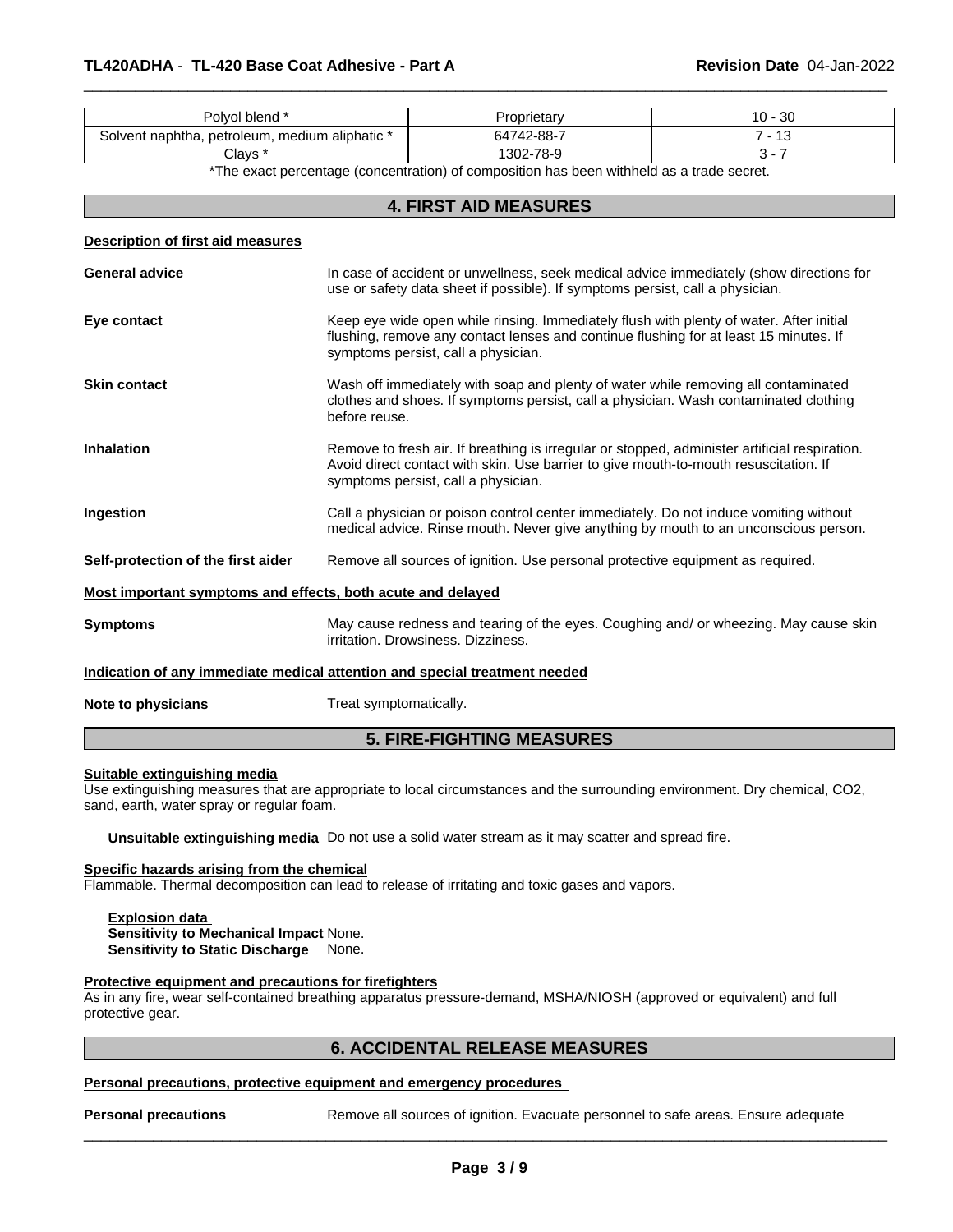|                                                                                                                                                                                                                                                     | ventilation, especially in confined areas. Use personal protective equipment as required.                                                                                                                                                                                                                                                                                        |  |  |  |  |
|-----------------------------------------------------------------------------------------------------------------------------------------------------------------------------------------------------------------------------------------------------|----------------------------------------------------------------------------------------------------------------------------------------------------------------------------------------------------------------------------------------------------------------------------------------------------------------------------------------------------------------------------------|--|--|--|--|
| <b>Environmental precautions</b>                                                                                                                                                                                                                    |                                                                                                                                                                                                                                                                                                                                                                                  |  |  |  |  |
| <b>Environmental precautions</b>                                                                                                                                                                                                                    | Prevent further leakage or spillage if safe to do so. Prevent product from entering drains. Do<br>not flush into surface water or sanitary sewer system.                                                                                                                                                                                                                         |  |  |  |  |
| Methods and material for containment and cleaning up                                                                                                                                                                                                |                                                                                                                                                                                                                                                                                                                                                                                  |  |  |  |  |
| <b>Methods for containment</b>                                                                                                                                                                                                                      | Prevent further leakage or spillage if safe to do so.                                                                                                                                                                                                                                                                                                                            |  |  |  |  |
| Methods for cleaning up                                                                                                                                                                                                                             | Dam up. Soak up with inert absorbent material (e.g. sand, silica gel, acid binder, universal<br>binder, sawdust). Pick up and transfer to properly labeled containers.                                                                                                                                                                                                           |  |  |  |  |
|                                                                                                                                                                                                                                                     | 7. HANDLING AND STORAGE                                                                                                                                                                                                                                                                                                                                                          |  |  |  |  |
| <b>Precautions for safe handling</b>                                                                                                                                                                                                                |                                                                                                                                                                                                                                                                                                                                                                                  |  |  |  |  |
| Advice on safe handling                                                                                                                                                                                                                             | Ensure adequate ventilation, especially in confined areas. Keep away from heat, sparks,<br>flame and other sources of ignition (i.e., pilot lights, electric motors and static electricity).<br>Take precautionary measures against static discharges. Use spark-proof tools and<br>explosion-proof equipment. All equipment used when handling the product must be<br>grounded. |  |  |  |  |
| Conditions for safe storage, including any incompatibilities                                                                                                                                                                                        |                                                                                                                                                                                                                                                                                                                                                                                  |  |  |  |  |
| Keep tightly closed in a dry and cool place. Keep in properly labeled containers. Keep away<br><b>Storage Conditions</b><br>from heat, sparks, flame and other sources of ignition (i.e., pilot lights, electric motors and<br>static electricity). |                                                                                                                                                                                                                                                                                                                                                                                  |  |  |  |  |
| Incompatible materials                                                                                                                                                                                                                              | Strong oxidizing agents. Strong acids. Strong bases.                                                                                                                                                                                                                                                                                                                             |  |  |  |  |
|                                                                                                                                                                                                                                                     | <b>8. EXPOSURE CONTROLS/PERSONAL PROTECTION</b>                                                                                                                                                                                                                                                                                                                                  |  |  |  |  |

 $\overline{\phantom{a}}$  ,  $\overline{\phantom{a}}$  ,  $\overline{\phantom{a}}$  ,  $\overline{\phantom{a}}$  ,  $\overline{\phantom{a}}$  ,  $\overline{\phantom{a}}$  ,  $\overline{\phantom{a}}$  ,  $\overline{\phantom{a}}$  ,  $\overline{\phantom{a}}$  ,  $\overline{\phantom{a}}$  ,  $\overline{\phantom{a}}$  ,  $\overline{\phantom{a}}$  ,  $\overline{\phantom{a}}$  ,  $\overline{\phantom{a}}$  ,  $\overline{\phantom{a}}$  ,  $\overline{\phantom{a}}$ 

### **Control parameters**

# **Exposure Guidelines** .

| <b>Chemical Name</b>               | <b>ACGIH TLV</b>                           | <b>OSHA PEL</b>                             | <b>NIOSH IDLH</b>                        |  |
|------------------------------------|--------------------------------------------|---------------------------------------------|------------------------------------------|--|
| Asphalt                            | TWA: 0.5 mg/m <sup>3</sup> benzene-soluble |                                             | Ceiling: 5 mg/m <sup>3</sup> fume 15 min |  |
| 8052-42-4                          | aerosol fume, inhalable particulate        |                                             |                                          |  |
|                                    | matter                                     |                                             |                                          |  |
| Limestone                          |                                            | TWA: 15 mg/m <sup>3</sup> total dust        | TWA: $10 \text{ mg/m}^3$ total dust      |  |
| 1317-65-3                          |                                            | TWA: $5 \text{ mg/m}^3$ respirable fraction | TWA: $5 \text{ mg/m}^3$ respirable dust  |  |
| Solvent naphtha, petroleum,        |                                            | TWA: 500 ppm                                |                                          |  |
| medium aliphatic                   |                                            | TWA: 2900 mg/m <sup>3</sup>                 |                                          |  |
| 64742-88-7                         |                                            |                                             |                                          |  |
| TWA: 1 $mg/m3$ respirable<br>Clays |                                            |                                             |                                          |  |
| 1302-78-9                          | particulate matter                         |                                             |                                          |  |

*NIOSH IDLH Immediately Dangerous to Life or Health*

### **Appropriate engineering controls**

| <b>Engineering Controls</b> | Showers              |  |
|-----------------------------|----------------------|--|
|                             | Eyewash stations     |  |
|                             | Ventilation systems. |  |

### **Individual protection measures, such as personal protective equipment**

| Eye/face protection           | Wear safety glasses with side shields (or goggles).                               |
|-------------------------------|-----------------------------------------------------------------------------------|
| Skin and body protection      | Wear protective gloves and protective clothing.                                   |
| <b>Respiratory protection</b> | If exposure limits are exceeded or irritation is experienced, NIOSH/MSHA approved |
|                               |                                                                                   |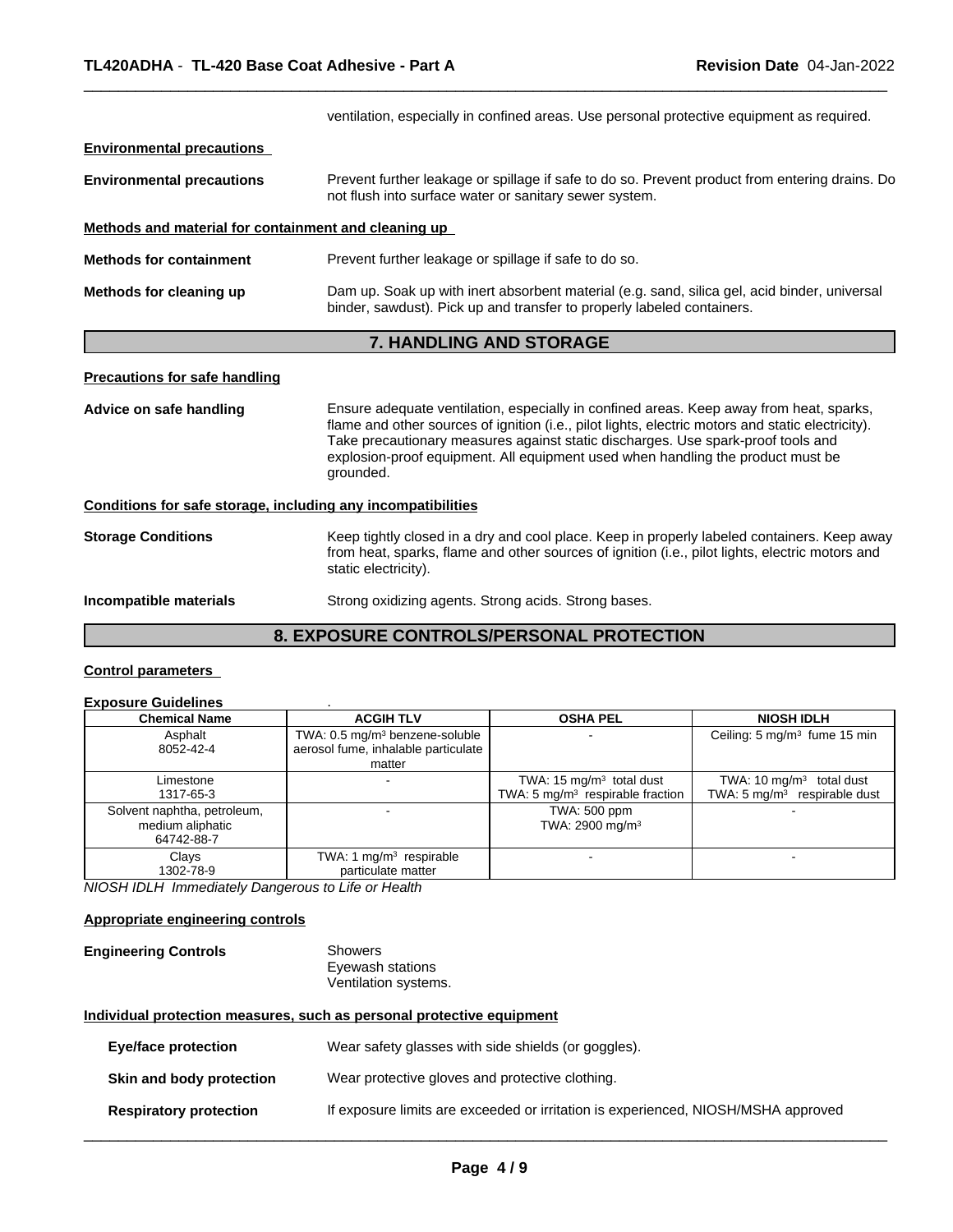respiratory protection should be worn. Positive-pressure supplied air respirators may be required for high airborne contaminant concentrations. Respiratory protection must be provided in accordance with current local regulations.

 $\overline{\phantom{a}}$  ,  $\overline{\phantom{a}}$  ,  $\overline{\phantom{a}}$  ,  $\overline{\phantom{a}}$  ,  $\overline{\phantom{a}}$  ,  $\overline{\phantom{a}}$  ,  $\overline{\phantom{a}}$  ,  $\overline{\phantom{a}}$  ,  $\overline{\phantom{a}}$  ,  $\overline{\phantom{a}}$  ,  $\overline{\phantom{a}}$  ,  $\overline{\phantom{a}}$  ,  $\overline{\phantom{a}}$  ,  $\overline{\phantom{a}}$  ,  $\overline{\phantom{a}}$  ,  $\overline{\phantom{a}}$ 

**General Hygiene Considerations** When using do not eat, drink or smoke. Regular cleaning of equipment, work area and clothing is recommended.

### **9. PHYSICAL AND CHEMICAL PROPERTIES**

### **Information on basic physical and chemical properties**

| <b>Physical state</b>                                      | liquid                                    |                                  |                          |
|------------------------------------------------------------|-------------------------------------------|----------------------------------|--------------------------|
| Appearance                                                 | viscous                                   | Odor                             | Solvent                  |
| <b>Color</b>                                               | black                                     | <b>Odor threshold</b>            | No information available |
| <b>Property</b>                                            | <b>Values</b>                             | Remarks • Method                 |                          |
| рH                                                         | No information available                  |                                  |                          |
| Melting point / freezing point                             | No information available                  |                                  |                          |
| <b>Boiling point / boiling range</b>                       | > 150 °C / 302 °F                         |                                  |                          |
| <b>Flash point</b>                                         | 42 °C / 108 °F                            | Pensky-Martens Closed Cup (PMCC) |                          |
| <b>Evaporation rate</b>                                    | No information available                  |                                  |                          |
| Flammability (solid, gas)                                  | No information available                  |                                  |                          |
| <b>Flammability Limit in Air</b>                           |                                           |                                  |                          |
| <b>Upper flammability limit:</b>                           | 6                                         |                                  |                          |
| Lower flammability limit:                                  |                                           |                                  |                          |
| Vapor pressure                                             | No information available                  |                                  |                          |
| Vapor density                                              | 3.6                                       |                                  |                          |
| <b>Relative density</b>                                    | $1 - 1.1$                                 |                                  |                          |
| <b>Water solubility</b>                                    | Insoluble in water                        |                                  |                          |
| Solubility in other solvents                               | No information available                  |                                  |                          |
| <b>Partition coefficient</b>                               | No information available                  |                                  |                          |
| <b>Autoignition temperature</b>                            | >250 °C / 482 °F                          |                                  |                          |
| <b>Decomposition temperature</b>                           | No information available                  |                                  |                          |
| <b>Kinematic viscosity</b>                                 | $> 100$ mm2/s<br>No information available | @ 40 °C                          |                          |
| <b>Dynamic viscosity</b>                                   |                                           |                                  |                          |
| <b>Explosive properties</b><br><b>Oxidizing properties</b> | Not an explosive<br>Not applicable        |                                  |                          |
|                                                            |                                           |                                  |                          |
| <b>Other Information</b>                                   |                                           |                                  |                          |
| <b>Softening point</b>                                     | No information available                  |                                  |                          |
| Molecular weight                                           | No information available                  |                                  |                          |
| <b>VOC Content (%)</b>                                     | No information available                  |                                  |                          |
| Density                                                    | No information available                  |                                  |                          |
| <b>Bulk density</b>                                        | No information available                  |                                  |                          |
|                                                            |                                           |                                  |                          |

### **10. STABILITY AND REACTIVITY**

**Reactivity**  No data available

**Chemical stability** Stable under recommended storage conditions. **Possibility of Hazardous Reactions** None under normal processing. **Conditions to avoid** Heat, flames and sparks. **Incompatible materials** Strong oxidizing agents. Strong acids. Strong bases. **Hazardous Decomposition Products** Thermal decomposition can lead to release of irritating and toxic gases and vapors.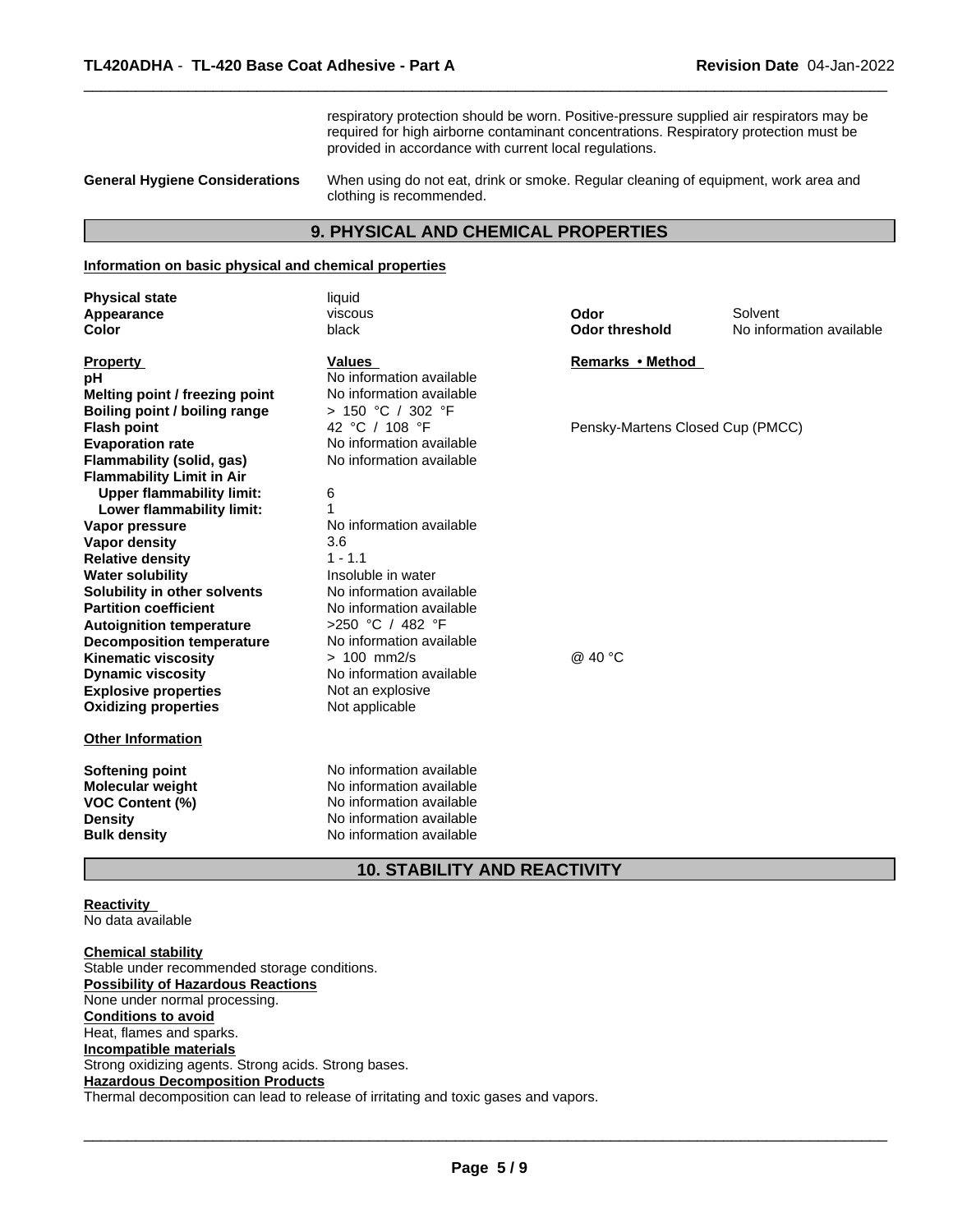### **11. TOXICOLOGICAL INFORMATION**

 $\overline{\phantom{a}}$  ,  $\overline{\phantom{a}}$  ,  $\overline{\phantom{a}}$  ,  $\overline{\phantom{a}}$  ,  $\overline{\phantom{a}}$  ,  $\overline{\phantom{a}}$  ,  $\overline{\phantom{a}}$  ,  $\overline{\phantom{a}}$  ,  $\overline{\phantom{a}}$  ,  $\overline{\phantom{a}}$  ,  $\overline{\phantom{a}}$  ,  $\overline{\phantom{a}}$  ,  $\overline{\phantom{a}}$  ,  $\overline{\phantom{a}}$  ,  $\overline{\phantom{a}}$  ,  $\overline{\phantom{a}}$ 

### **Information on likely routes of exposure**

#### **Product Information**

| <b>Inhalation</b>   | May cause irritation of respiratory tract. May cause drowsiness or dizziness. |
|---------------------|-------------------------------------------------------------------------------|
| Eye contact         | Irritating to eyes.                                                           |
| <b>Skin contact</b> | Irritating to skin.                                                           |
| Ingestion           | Based on available data, the classification criteria are not met.             |

| <b>Chemical Name</b>                                          | Oral LD50            | <b>Dermal LD50</b>      | <b>Inhalation LC50</b>                 |
|---------------------------------------------------------------|----------------------|-------------------------|----------------------------------------|
| Asphalt<br>8052-42-4                                          | $>$ 5000 mg/kg (Rat) | $>$ 2000 mg/kg (Rabbit) | $> 94.4$ mg/m <sup>3</sup> (Rat) 4.5 h |
| Solvent naphtha, petroleum,<br>medium aliphatic<br>64742-88-7 | $> 25$ mL/kg (Rat)   | $>$ 3000 mg/kg (Rabbit) | $> 13$ mg/L (Rat) 4 h                  |
| <b>Clays</b><br>1302-78-9                                     | $>$ 5000 mg/kg (Rat) |                         |                                        |

#### **Information on toxicological effects**

**Symptoms** May cause redness and tearing of the eyes. Coughing and/ or wheezing. May cause skin irritation. Vapors may cause drowsiness and dizziness.

### **Delayed and immediate effects as well as chronic effects from short and long-term exposure**

| Sensitization<br>Germ cell mutagenicity                   | Based on available data, the classification criteria are not met.                                                                        |                                                                                                                                                               |            |             |  |  |
|-----------------------------------------------------------|------------------------------------------------------------------------------------------------------------------------------------------|---------------------------------------------------------------------------------------------------------------------------------------------------------------|------------|-------------|--|--|
| Carcinogenicity                                           |                                                                                                                                          | Based on available data, the classification criteria are not met.<br>The table below indicates whether each agency has listed any ingredient as a carcinogen. |            |             |  |  |
| Chemical Name                                             | <b>ACGIH</b>                                                                                                                             | <b>IARC</b>                                                                                                                                                   | <b>NTP</b> | <b>OSHA</b> |  |  |
| Asphalt                                                   |                                                                                                                                          | Group 2B                                                                                                                                                      |            |             |  |  |
| 8052-42-4                                                 |                                                                                                                                          |                                                                                                                                                               |            |             |  |  |
| Group 2B - Possibly Carcinogenic to Humans<br>X - Present | IARC (International Agency for Research on Cancer)<br>OSHA (Occupational Safety and Health Administration of the US Department of Labor) |                                                                                                                                                               |            |             |  |  |
| <b>Reproductive toxicity</b>                              | Based on available data, the classification criteria are not met.                                                                        |                                                                                                                                                               |            |             |  |  |
| <b>STOT - single exposure</b>                             | Target Organs. Respiratory system. Eyes. Skin. Central nervous system.                                                                   |                                                                                                                                                               |            |             |  |  |
| <b>STOT - repeated exposure</b>                           | Based on available data, the classification criteria are not met.                                                                        |                                                                                                                                                               |            |             |  |  |
| <b>Chronic toxicity</b>                                   | May cause adverse effects on the bone marrow and blood-forming system.                                                                   |                                                                                                                                                               |            |             |  |  |
| <b>Target Organ Effects</b>                               | Eyes, Respiratory system, Skin, blood, Central nervous system, kidney.                                                                   |                                                                                                                                                               |            |             |  |  |
| <b>Aspiration hazard</b>                                  | Based on available data, the classification criteria are not met.                                                                        |                                                                                                                                                               |            |             |  |  |

**Numerical measures of toxicity - Product Information** 

#### **The following values are calculated based on chapter 3.1 of the GHS document** .

| ATEmix (oral)                 | 5,252.00 mg/kg |
|-------------------------------|----------------|
| <b>ATEmix (dermal)</b>        | 2,573.00 mg/kg |
| ATEmix (inhalation-dust/mist) | 67.40 ma/l     |

### **12. ECOLOGICAL INFORMATION**

#### **Ecotoxicity**

Harmful to aquatic life with long lasting effects

| Solvent naphtha, petroleum,<br>450: 96 h Pseudokirchneriella<br>100: 48 h Daphnia magna mg/L<br>800: 96 h Pimephales promelas<br>mg/L LC50 static<br>subcapitata mg/L EC50<br>EC50<br>medium aliphatic<br>64742-88-7<br>Clavs<br>19000: 96 h Oncorhynchus mykiss l | <b>Chemical Name</b> | Algae/aguatic plants | <b>Fish</b> | Crustacea |
|--------------------------------------------------------------------------------------------------------------------------------------------------------------------------------------------------------------------------------------------------------------------|----------------------|----------------------|-------------|-----------|
|                                                                                                                                                                                                                                                                    |                      |                      |             |           |
|                                                                                                                                                                                                                                                                    |                      |                      |             |           |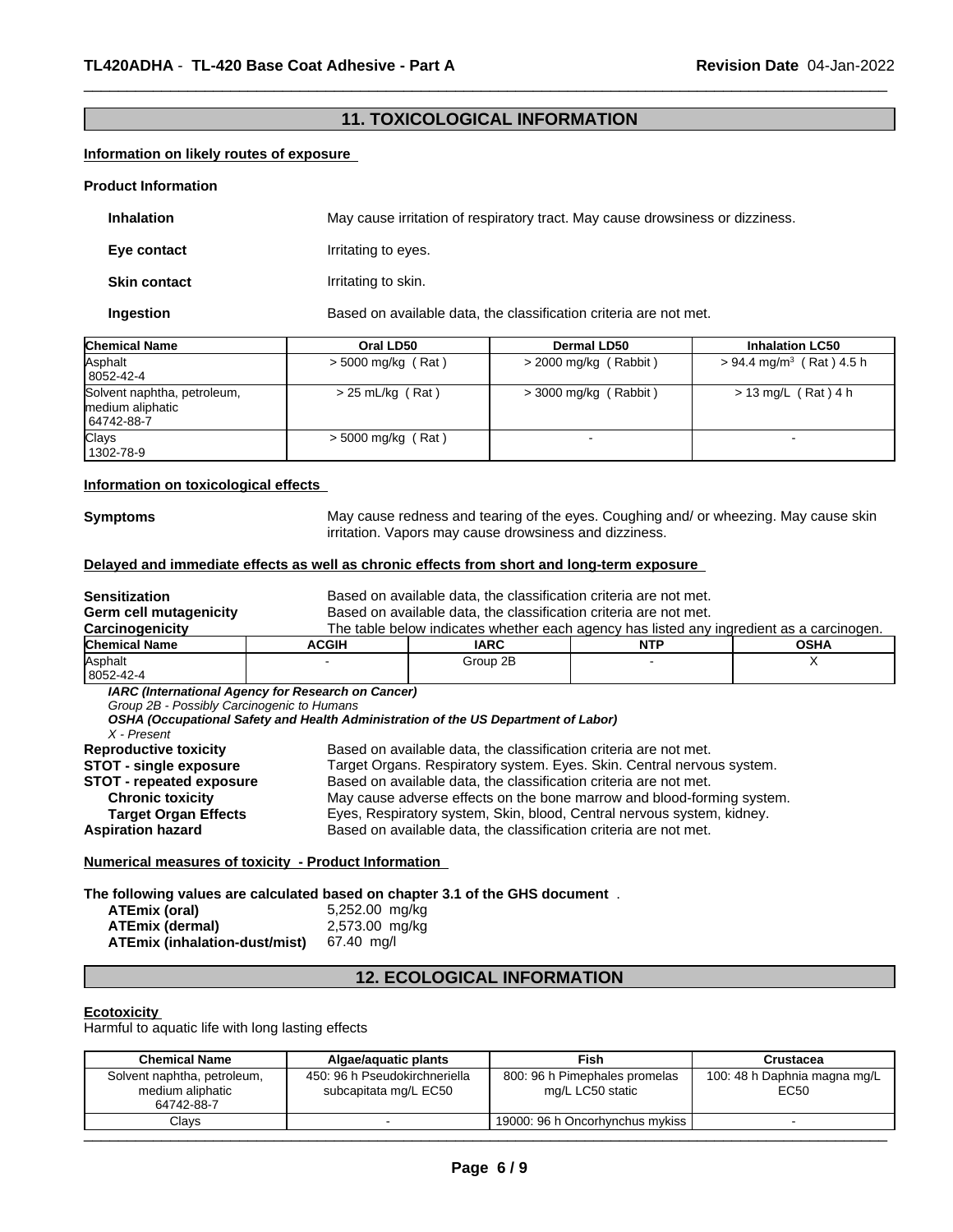| 1302-78-9<br>. | $\sim$ $\sim$ $\sim$<br>ิ 96 h<br>ma/l<br>static<br>9.U.<br>∼<br>$0.0 -$<br>در در ب |  |
|----------------|-------------------------------------------------------------------------------------|--|
|                | a/L LC50<br>Salmo<br>اaairdneri (                                                   |  |

 $\overline{\phantom{a}}$  ,  $\overline{\phantom{a}}$  ,  $\overline{\phantom{a}}$  ,  $\overline{\phantom{a}}$  ,  $\overline{\phantom{a}}$  ,  $\overline{\phantom{a}}$  ,  $\overline{\phantom{a}}$  ,  $\overline{\phantom{a}}$  ,  $\overline{\phantom{a}}$  ,  $\overline{\phantom{a}}$  ,  $\overline{\phantom{a}}$  ,  $\overline{\phantom{a}}$  ,  $\overline{\phantom{a}}$  ,  $\overline{\phantom{a}}$  ,  $\overline{\phantom{a}}$  ,  $\overline{\phantom{a}}$ 

### **Persistence and degradability**

No information available.

### **Bioaccumulation**

| <b>Chemical Name</b> | coefficient<br><b>Partition</b> |
|----------------------|---------------------------------|
| Asphalt              | >6                              |
| 8052-42-4            |                                 |

#### **Other adverse effects**

No information available

| Waste treatment methods<br>Disposal of wastes | Disposal should be in accordance with applicable regional, national and local laws and<br>regulations. |
|-----------------------------------------------|--------------------------------------------------------------------------------------------------------|
| Contaminated packaging                        | Do not reuse container.                                                                                |
| US EPA Waste Number                           | D001                                                                                                   |

**13. DISPOSAL CONSIDERATIONS**

|                                                                                                                                                                      | <b>14. TRANSPORT INFORMATION</b>                                                         |
|----------------------------------------------------------------------------------------------------------------------------------------------------------------------|------------------------------------------------------------------------------------------|
| <u>DOT</u>                                                                                                                                                           | Not regulated (If shipped in NON BULK packaging by ground transport)                     |
| <u>TDG</u>                                                                                                                                                           | Not regulated (If shipped in NON BULK packaging by ground transport)                     |
| <b>IATA</b><br>UN/ID no<br>Proper shipping name<br><b>Hazard Class</b><br><b>Packing Group</b><br><b>ERG Code</b><br><b>Special Provisions</b><br><b>Description</b> | UN1999<br>Tars, liquid<br>3<br>Ш<br>3L<br>A <sub>3</sub><br>UN1999, Tars, liquid, 3, III |
| <b>IMDG</b>                                                                                                                                                          | Transport in accordance with 2.3.2.5 of the IMDG Code                                    |
| UN/ID no                                                                                                                                                             | <b>UN1999</b>                                                                            |
| Proper shipping name                                                                                                                                                 | Tars, liquid                                                                             |
| <b>Hazard Class</b>                                                                                                                                                  | 3                                                                                        |
| <b>Packing Group</b>                                                                                                                                                 | Ш                                                                                        |
| EmS-No                                                                                                                                                               | $F-E$ , $S-E$                                                                            |
| <b>Special Provisions</b>                                                                                                                                            | 955                                                                                      |
| <b>Description</b>                                                                                                                                                   | UN1999, Tars, liquid, 3, III, (42°C c.c.)                                                |

## **15. REGULATORY INFORMATION**

| <b>International Inventories</b> |          |  |
|----------------------------------|----------|--|
| TSCA                             | Complies |  |
| <b>DSL/NDSL</b>                  | Complies |  |
| <b>EINECS/ELINCS</b>             | Complies |  |
| <b>IECSC</b>                     | Complies |  |
| KECL                             | Complies |  |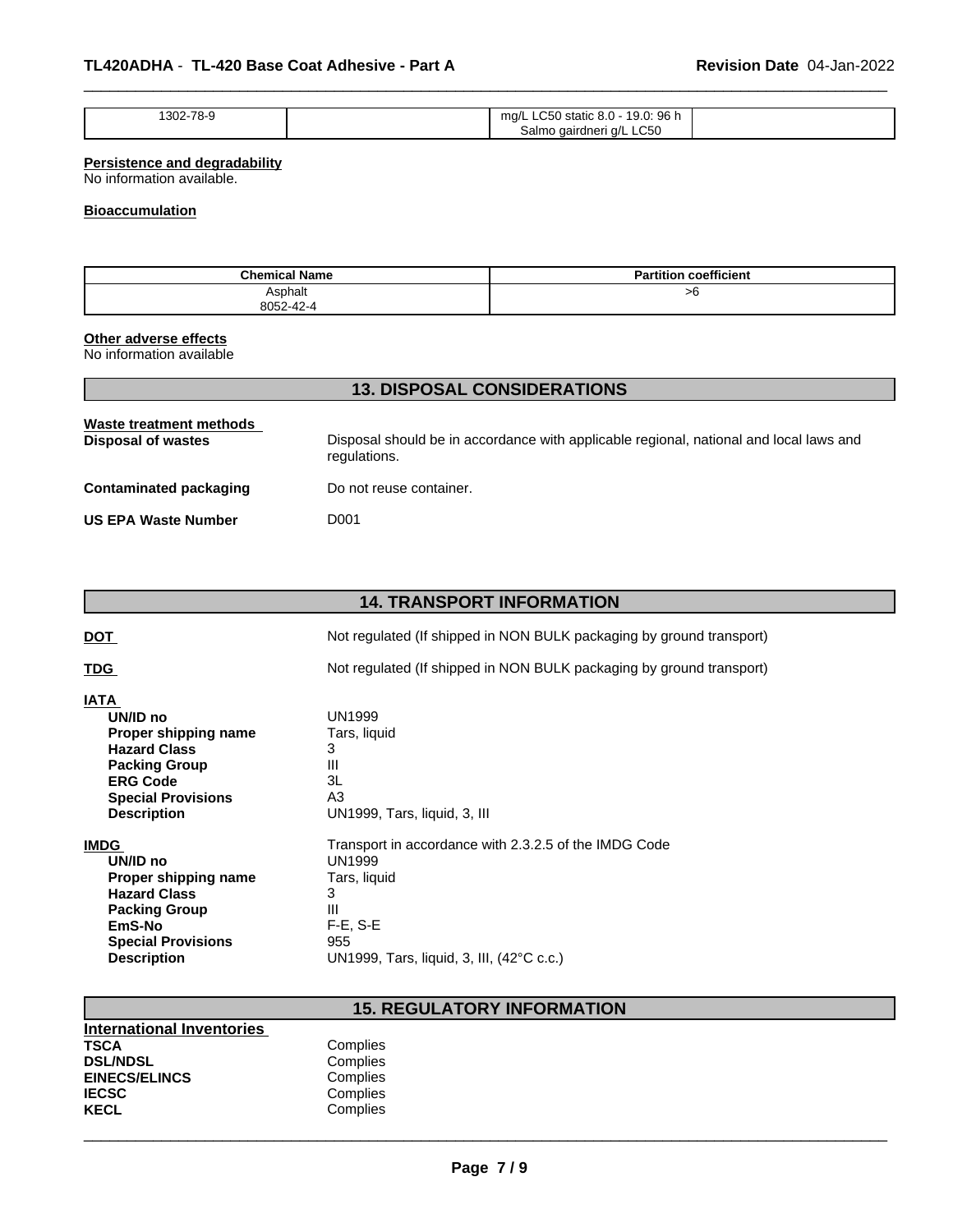| <b>PICCS</b> | Complies |
|--------------|----------|
| <b>AICS</b>  | Complies |

### **Legend:**

**TSCA** - United States Toxic Substances Control Act Section 8(b) Inventory **DSL/NDSL** - Canadian Domestic Substances List/Non-Domestic Substances List **EINECS/ELINCS** - European Inventory of Existing Chemical Substances/European List of Notified Chemical Substances **ENCS** - Japan Existing and New Chemical Substances **IECSC** - China Inventory of Existing Chemical Substances **KECL** - Korean Existing and Evaluated Chemical Substances **PICCS** - Philippines Inventory of Chemicals and Chemical Substances

**AICS** - Australian Inventory of Chemical Substances

### **US Federal Regulations**

### **SARA 313**

Section 313 of Title III of the Superfund Amendments and Reauthorization Act of 1986 (SARA). This product does not contain any chemicals which are subject to the reporting requirements of the Act and Title 40 of the Code of Federal Regulations, Part 372

 $\overline{\phantom{a}}$  ,  $\overline{\phantom{a}}$  ,  $\overline{\phantom{a}}$  ,  $\overline{\phantom{a}}$  ,  $\overline{\phantom{a}}$  ,  $\overline{\phantom{a}}$  ,  $\overline{\phantom{a}}$  ,  $\overline{\phantom{a}}$  ,  $\overline{\phantom{a}}$  ,  $\overline{\phantom{a}}$  ,  $\overline{\phantom{a}}$  ,  $\overline{\phantom{a}}$  ,  $\overline{\phantom{a}}$  ,  $\overline{\phantom{a}}$  ,  $\overline{\phantom{a}}$  ,  $\overline{\phantom{a}}$ 

| <b>SARA 311/312 Hazard Categories</b> |  |
|---------------------------------------|--|
|---------------------------------------|--|

| Acute health hazard               | Yes |  |
|-----------------------------------|-----|--|
| <b>Chronic Health Hazard</b>      | N٥  |  |
| Fire hazard                       | Yes |  |
| Sudden release of pressure hazard | N٥  |  |
| <b>Reactive Hazard</b>            | N٥  |  |

#### **CWA (Clean Water Act)**

This product does not contain any substances regulated as pollutants pursuant to the Clean Water Act (40 CFR 122.21 and 40 CFR 122.42)

#### **CERCLA**

This material, as supplied, does not contain any substances regulated as hazardous substances under the Comprehensive Environmental Response Compensation and Liability Act (CERCLA) (40 CFR 302) or the Superfund Amendments and Reauthorization Act (SARA) (40 CFR 355). There may be specific reporting requirements at the local, regional, or state level pertaining to releases of this material

### **US State Regulations**

### **California Proposition 65**

This product does not contain any Proposition 65 chemicals

### **U.S. State Right-to-Know Regulations**

| <b>Chemical Name</b>   | <b>New Jersey</b> | <b>Massachusetts</b> | Pennsylvania |
|------------------------|-------------------|----------------------|--------------|
| Asphalt<br>8052-42-4   |                   |                      |              |
| Limestone<br>1317-65-3 |                   |                      | $\cdot$      |

**U.S. EPA Label Information** 

**EPA Pesticide Registration Number** Not applicable

### **16. OTHER INFORMATION, INCLUDING DATE OF PREPARATION OF THE LAST REVISION**

| <b>NFPA</b>              | <b>Health hazards 2</b> | <b>Flammability 2</b> | Instability 0             | <b>Physical and Chemical</b><br><b>Properties</b> - |
|--------------------------|-------------------------|-----------------------|---------------------------|-----------------------------------------------------|
| <b>HMIS</b>              | <b>Health hazards 2</b> | <b>Flammability 2</b> | <b>Physical hazards</b> 0 | <b>Personal protection X</b>                        |
| <b>Issue Date</b>        | 09-Oct-2016             |                       |                           |                                                     |
| <b>Revision Date</b>     | 04-Jan-2022             |                       |                           |                                                     |
| <b>Revision Note</b>     |                         |                       |                           |                                                     |
| No information available |                         |                       |                           |                                                     |
| Disclaimer               |                         |                       |                           |                                                     |